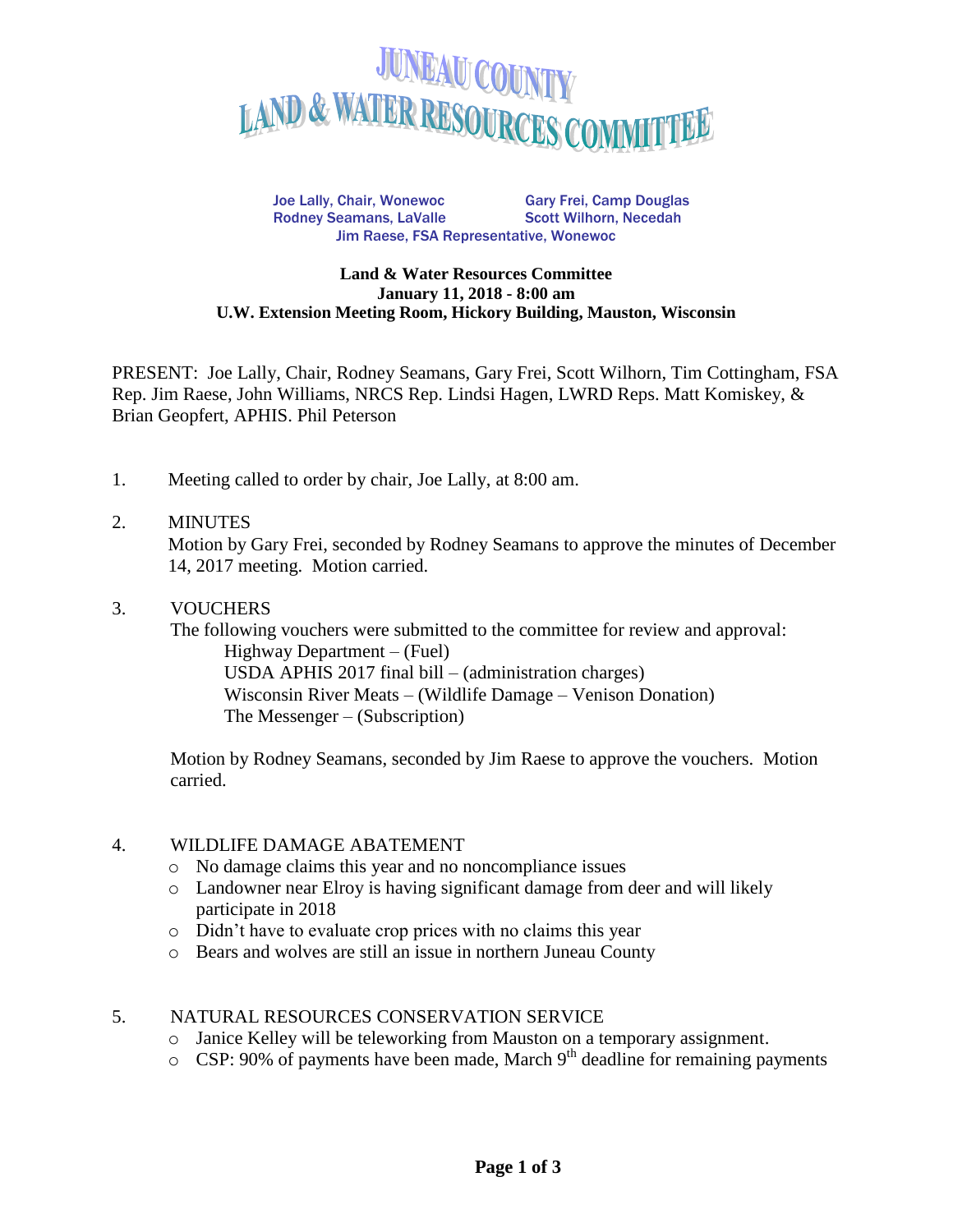- EQIP Deadline January 12 for  $1<sup>st</sup>$  round of 2018 funding. Applications ranked include 3 cover crops, 1 no-till, 1 tree planting, 1 pollinator habitat, and ~40acres of prescribed grazing.
- March  $2^{nd}$  is deadline for  $2^{nd}$  EQIP signup including local practices and statewide cover crop/soil health sign up
- 6. FSA REPORT
	- o Currently working on preparing for the office move.
	- o There is a part-time employee currently helping out with move and current workload
	- o Bethany is now back full time
	- o Current workload includes CRP re-enrollments
	- o There are concerns of potential frost kills for cover crops and alfalfa
- 7. Office Move Discussion and Cooperative Agreement
	- o Tim updated group that the potential move date has postponed up to two additional weeks but contractors are pulling people in to make up the difference
	- o There is a calendar being worked on to show who is moving and when, once an occupancy date is identified.
	- o The NRCS contribution agreement has been signed by both Juneau County and NRCS, which allows NRCS to pay for the County space in a private lease
	- o Need to review with Corporate Council if a vote is needed to approve the move once more information is gathered.

# 8. LWRM PLAN UPDATE

- o Rough draft of the LWRM plan is moving along
	- o Working with Land Information to produce maps
	- o Working with DATCP to approve potential layout
	- o Have a majority of the plan written
	- o Plan to have a rough draft in February
- o Goal of the plan is to include items that we are going to work on and will be looking for support to accomplish those goals
- 9. Manure Storage Ordinance
	- o Brian updated board on the changes in the 313 standard and the difference between the state and federal standard
	- o Discussed what this ordinance may mean to the county producers and our approach to conservation
	- o Meeting will be held in the next two weeks to discuss changes and options with a small group to get input into the standard.
- 10. LWRD Dress Code
	- o HR wanted dress codes to be approved by each department
	- o Matt presented a potential dress code policy that highlights the working conditions of LWRD
	- o Scott Wilhorn made a motion to accept the LWRD policy as presented, seconded by Rodney Seamans, motioned carried
- 12. LWRD Vehicle Selection
	- $\circ$  Matt sent out documents for sealed bids to 3 local dealers for a ½ ton 4X4 pick-up truck.
	- o 3 bids were received, opened by the committee, and were reviewed